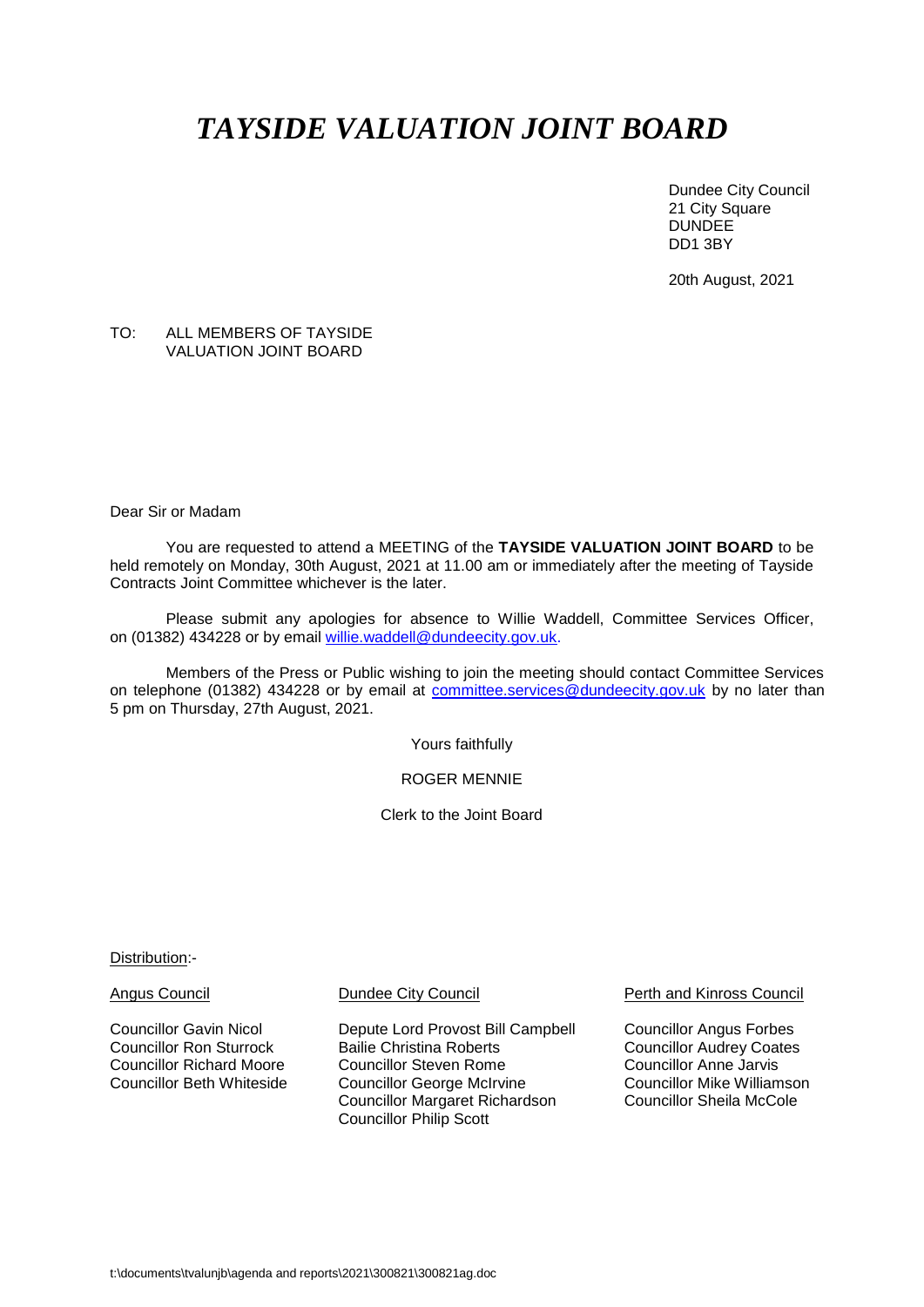# **AGENDA OF BUSINESS**

## **1 APOLOGIES/SUBSTITUTIONS**

## **2 DECLARATION OF INTEREST**

Members are reminded that, in terms of The Councillors Code, it is their responsibility to make decisions about whether to declare an interest in any item on this agenda and whether to take part in any discussions or voting.

This will include all interests, whether or not entered on your Register of Interests, which would reasonably be regarded as so significant that they are likely to prejudice your discussion or decisionmaking.

#### **3 MINUTE OF PREVIOUS MEETING - Page 1**

The minute of meeting of the Tayside Valuation Joint Board held on 21st June, 2021 is submitted for approval, (copy attached).

### **4 BEST VALUE – PUBLIC PERFORMANCE REPORT 2020/2021 - Page 5**

(Report No TVJB13-2021 by the Assessor, copy attached).

### **5 FREEDOM OF INFORMATION AND ENVIRONMENTAL INFORMATION - Page 21**

(Report No TVJB14-2021 by the Assessor, copy attached).

# **6 HEALTH AND SAFETY ANNUAL REPORT - Page 27**

(Report No TVJB15-2021 by the Assessor, copy attached).

# **7 INTERNAL AUDIT - Page 33**

(Report No TVJB16-2021 by the Assessor, copy attached).

# **8 REVENUE MONITORING FOR THE 3 MONTHS TO 30TH JUNE, 2021 - Page 49**

(Report No TVJB18-2021 by the Treasurer, copy attached).

#### 9 **FINANCIAL REPORTS 2020/2021**

(a) EXTERNAL AUDITORS REPORT ON 2020/2021 AUDIT

(TVJB19-2021, copy to follow)

# (b) RESPONSE TO EXTERNAL AUDITORS ANNUAL REPORT ON THE 2020/2021 AUDIT

(Report No TVJB20- 2021 by the Treasurer, copy to follow).

(c) ANNUAL ACCOUNTS FOR THE YEAR ENDED 31ST MARCH, 2021

(TVJB21-2021, copy to follow).

#### **10 DATE OF NEXT MEETING**

The next meeting of the Joint Board will be held remotely (unless otherwise advised by the Clerk) on Monday, 22nd November, 2021 at 11.00 am.